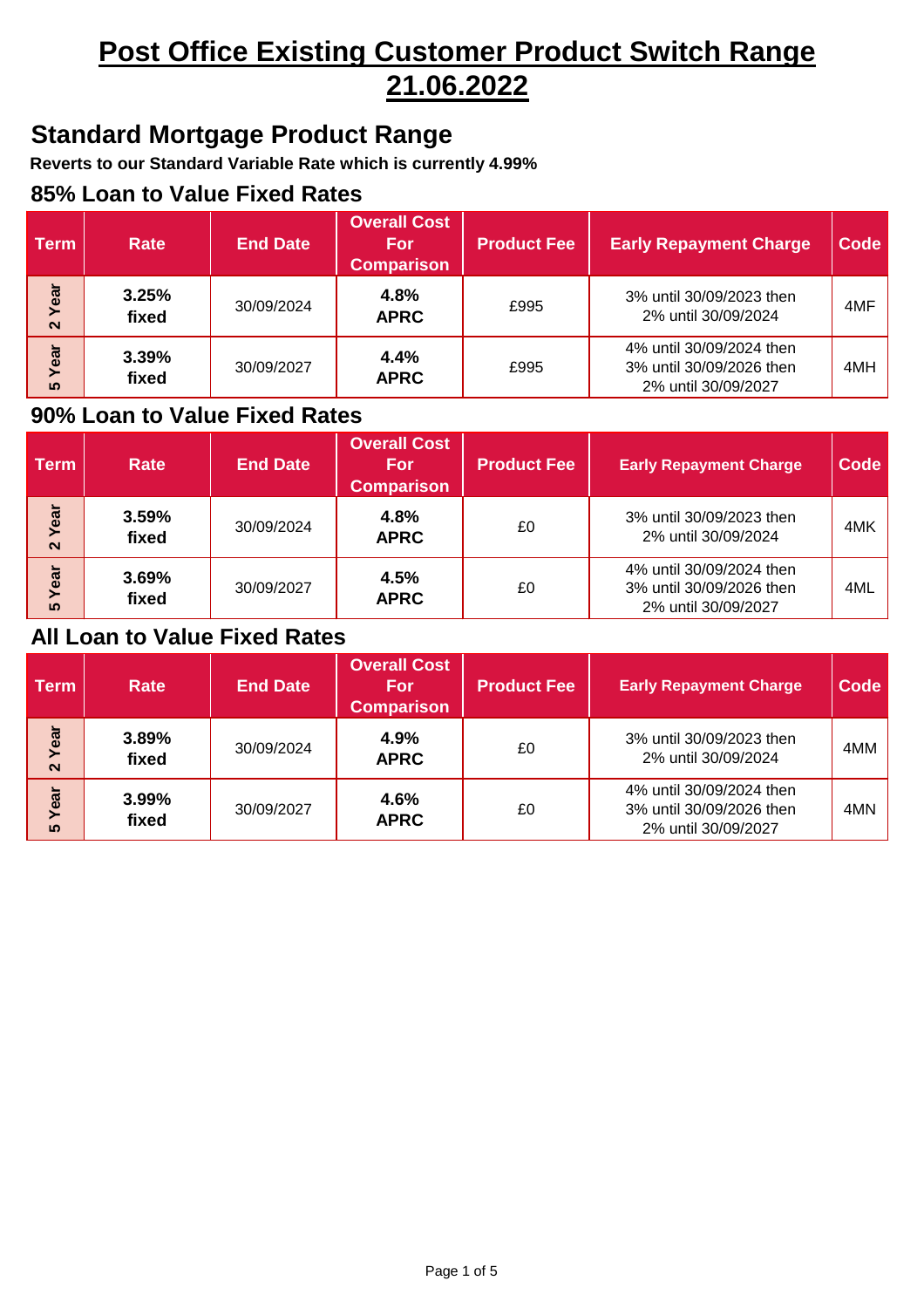## **First Start Mortgage Product Range**

**Reverts to our Standard Variable Rate which is currently 4.99%**

### **90% Loan to Value Fixed Rates**

| <b>Term</b>               | Rate           | <b>End Date</b> | <b>Overall Cost</b><br><b>For</b><br><b>Comparison</b> | <b>Product Fee</b> | <b>Early Repayment Charge</b>                                               | <b>Code</b>     |
|---------------------------|----------------|-----------------|--------------------------------------------------------|--------------------|-----------------------------------------------------------------------------|-----------------|
| Year<br>$\mathbf{\Omega}$ | 3.47%<br>fixed | 30/04/2024      | 4.8%<br><b>APRC</b>                                    | £0                 | 3% until 30/04/2023 then<br>2% until 30/04/2024                             | 3 <sub>BF</sub> |
| Year<br>ທ                 | 3.89%<br>fixed | 30/04/2027      | 4.6%<br><b>APRC</b>                                    | £0                 | 4% until 30/04/2024 then<br>3% until 30/04/2026 then<br>2% until 30/04/2027 | 3BG             |

| <b>Term</b>               | <b>Rate</b>    | <b>End Date</b> | <b>Overall Cost</b><br><b>For</b><br><b>Comparison</b> | <b>Product Fee</b> | <b>Early Repayment Charge</b>                                               | <b>Code</b> |
|---------------------------|----------------|-----------------|--------------------------------------------------------|--------------------|-----------------------------------------------------------------------------|-------------|
| Year<br>$\mathbf{\Omega}$ | 3.89%<br>fixed | 30/04/2024      | 4.9%<br><b>APRC</b>                                    | £0                 | 3% until 30/04/2023 then<br>2% until 30/04/2024                             | 3BH         |
| Year<br><b>50</b>         | 3.99%<br>fixed | 30/04/2027      | 4.7%<br><b>APRC</b>                                    | £0                 | 4% until 30/04/2024 then<br>3% until 30/04/2026 then<br>2% until 30/04/2027 | 3BJ         |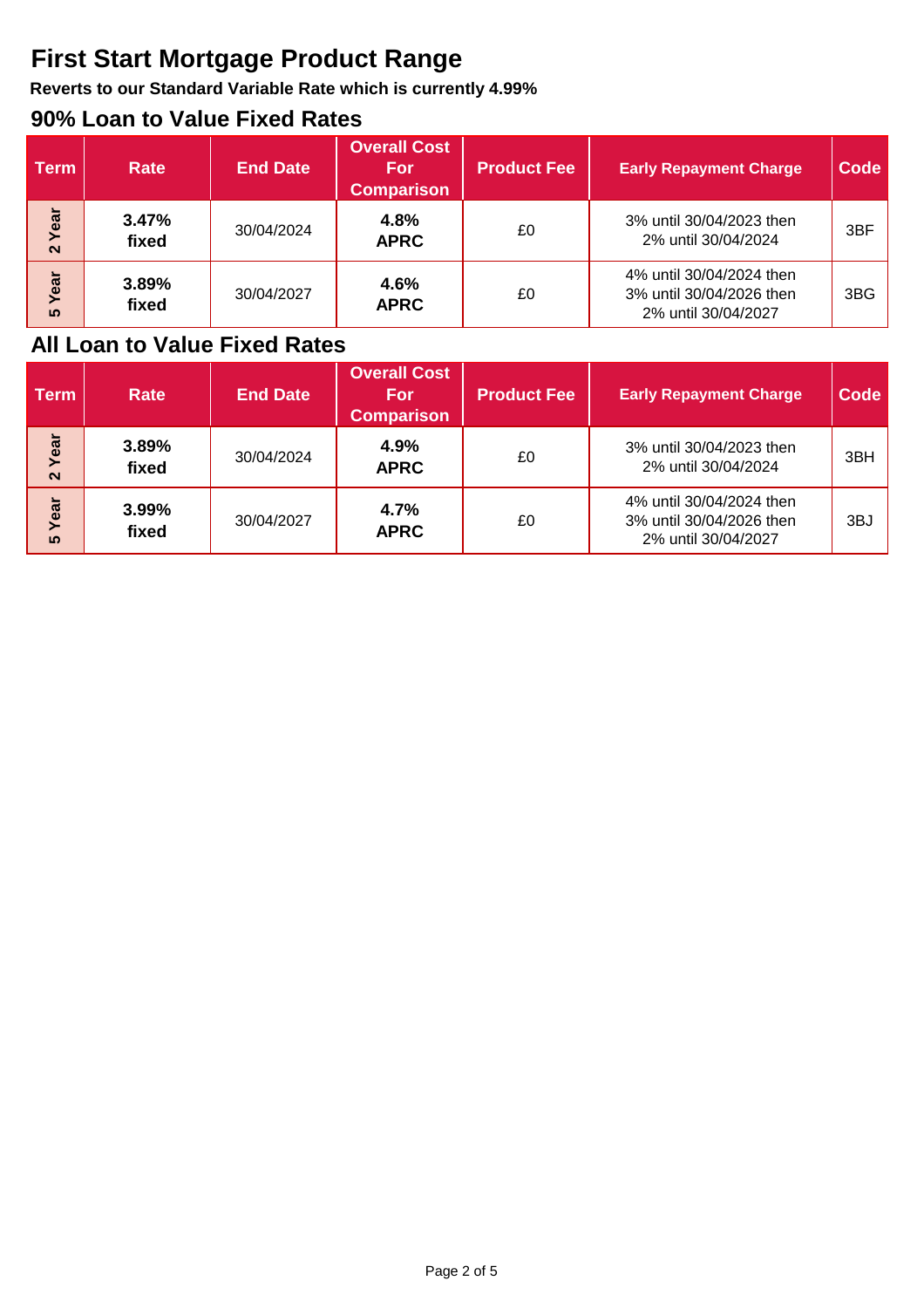## **Help to Buy: Mortgage Guarantee Product Range**

**Reverts to our Standard Variable Rate which is currently 4.99%**

### **90% Loan to Value Fixed Rates**

| <b>Term</b>               | <b>Rate</b>    | <b>End Date</b> | <b>Overall Cost</b><br><b>For</b><br><b>Comparison</b> | <b>Product Fee</b> | <b>Early Repayment Charge</b>                                               | Code |
|---------------------------|----------------|-----------------|--------------------------------------------------------|--------------------|-----------------------------------------------------------------------------|------|
| Year<br>$\mathbf{\Omega}$ | 3.47%<br>fixed | 30/04/2024      | 4.9%<br><b>APRC</b>                                    | £0                 | 3% until 30/04/2023 then<br>2% until 30/04/2024                             | 3BP  |
| Year<br>ഗ                 | 3.89%<br>fixed | 30/04/2027      | 4.7%<br><b>APRC</b>                                    | £0                 | 4% until 30/04/2024 then<br>3% until 30/04/2026 then<br>2% until 30/04/2027 | 3BQ  |

| <b>Term</b>               | <b>Rate</b>    | <b>End Date</b> | <b>Overall Cost</b><br><b>For</b><br><b>Comparison</b> | <b>Product Fee</b> | <b>Early Repayment Charge</b>                                               | <b>Code</b> |
|---------------------------|----------------|-----------------|--------------------------------------------------------|--------------------|-----------------------------------------------------------------------------|-------------|
| Year<br>$\mathbf{\Omega}$ | 3.89%<br>fixed | 30/04/2024      | 4.9%<br><b>APRC</b>                                    | £0                 | 3% until 30/04/2023 then<br>2% until 30/04/2024                             | 3BR         |
| Year<br><u> ທ</u>         | 3.99%<br>fixed | 30/04/2027      | 4.7%<br><b>APRC</b>                                    | £0                 | 4% until 30/04/2024 then<br>3% until 30/04/2026 then<br>2% until 30/04/2027 | 3BS         |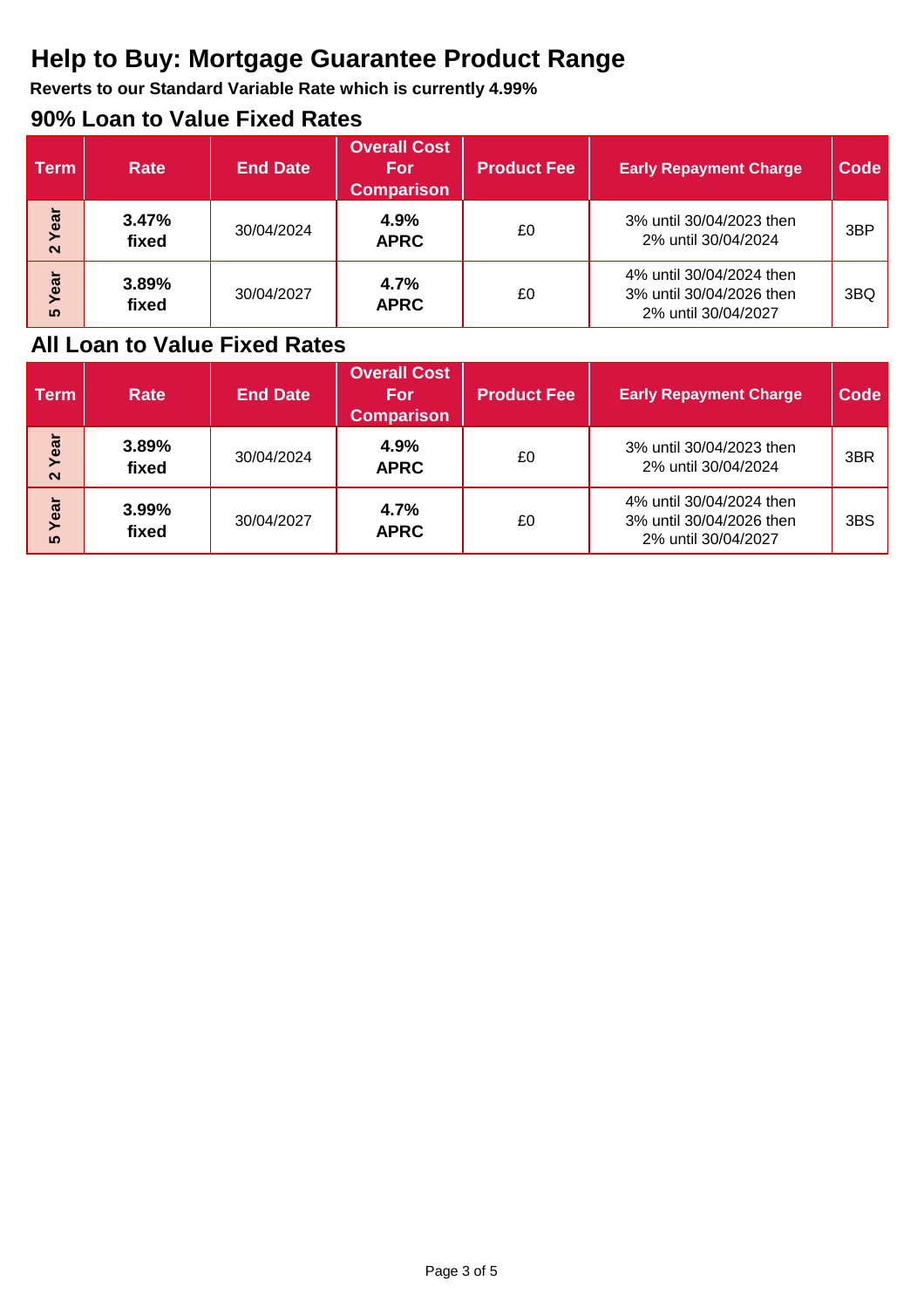## **Buy to Let Mortgage Product Range - ICR**

**Affordability assessed on Rental Income only (Interest Cover Ratio)**

**Reverts to 5.74%, which is Bank of England Base Rate plus 4.49%, for the rest of the term**

### **75% Loan to Value Fixed Rates**

| <b>Term</b>               | <b>Rate</b>    | <b>End Date</b> | <b>Overall Cost</b><br><b>For</b><br><b>Comparison</b> | <b>Product Fee</b> | <b>Early Repayment Charge</b>                                               | <b>Code</b> |
|---------------------------|----------------|-----------------|--------------------------------------------------------|--------------------|-----------------------------------------------------------------------------|-------------|
| Year<br>$\mathbf{\Omega}$ | 3.39%<br>fixed | 30/09/2024      | 5.4%<br><b>APRC</b>                                    | £995               | 3% until 30/09/2023 then<br>2% until 30/09/2024                             | 4MT         |
| Year<br>$\mathbf{\Omega}$ | 3.84%<br>fixed | 30/09/2024      | 5.3%<br><b>APRC</b>                                    | £0                 | 3% until 30/09/2023 then<br>2% until 30/09/2024                             | 4MU         |
| Year<br>ທ                 | 3.64%<br>fixed | 30/09/2027      | 4.8%<br><b>APRC</b>                                    | £995               | 4% until 30/09/2024 then<br>3% until 30/09/2026 then<br>2% until 30/09/2027 | 4MV         |
| Year<br>ທ                 | 3.89%<br>fixed | 30/09/2027      | 4.8%<br><b>APRC</b>                                    | £0                 | 4% until 30/09/2024 then<br>3% until 30/09/2026 then<br>2% until 30/09/2027 | 4MW         |

| <b>Term</b>       | <b>Rate</b>    | <b>End Date</b> | <b>Overall Cost</b><br>For<br><b>Comparison</b> | <b>Product Fee</b> | <b>Early Repayment Charge</b>                                               | Code |
|-------------------|----------------|-----------------|-------------------------------------------------|--------------------|-----------------------------------------------------------------------------|------|
| Year<br>$\sim$    | 3.99%<br>fixed | 30/09/2024      | 5.4%<br><b>APRC</b>                             | £0                 | 3% until 30/09/2023 then<br>2% until 30/09/2024                             | 4MX  |
| Year<br><b>40</b> | 4.30%<br>fixed | 30/09/2027      | 5.0%<br><b>APRC</b>                             | £0                 | 4% until 30/09/2024 then<br>3% until 30/09/2026 then<br>2% until 30/09/2027 | 4MY  |